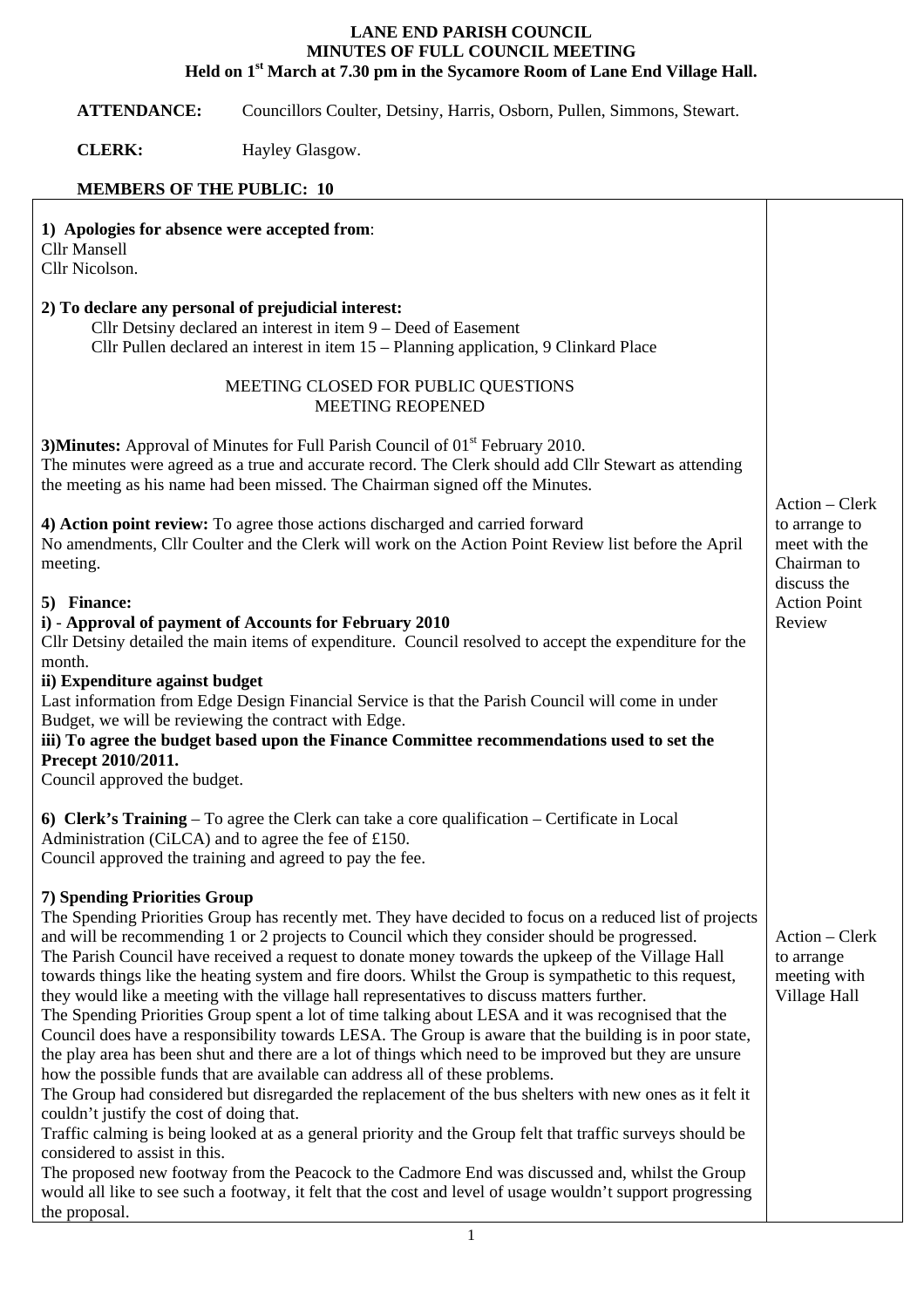| The Group was very keen on the proposal for a pedestrian walkway from Edmunds Parade to the<br>Village. Cllr Coulter confirmed that we are now contacting the Chairman of the owners and tenants<br>association of the business park to arrange a meeting.<br>Cllr Coulter confirmed it would be his hope that group would meet once more to firm up on a number of<br>projects and make some specific recommendations to Council in April /May.<br>Cllr Stuart pointed out the Group had also discussed the Youth Orchestra but Cllr Detsiny confirmed<br>that this had been provided for within the budget.<br>Closed meeting 20.15 to invite comments<br>S Wright commented 'we don't need to refer to LESA as it's an independent LTD Company but we do<br>need to consider the playing fields which we are responsible for'. | Acton – Clerk to<br>arrange a<br>meeting between<br>Cllr Stewart and<br>K Wright |
|-----------------------------------------------------------------------------------------------------------------------------------------------------------------------------------------------------------------------------------------------------------------------------------------------------------------------------------------------------------------------------------------------------------------------------------------------------------------------------------------------------------------------------------------------------------------------------------------------------------------------------------------------------------------------------------------------------------------------------------------------------------------------------------------------------------------------------------|----------------------------------------------------------------------------------|
| K Wright offered to assist with discussion of the playing fields and stated that Councillors probably<br>aren't aware of the history behind the playing fields. The Chairman said it would be helpful if a member<br>of Council would contact Mr Wright and asked if arrangements could be made for someone to speak to<br>him within the next two / three weeks.<br>Reopened the meeting at 20.17.                                                                                                                                                                                                                                                                                                                                                                                                                               |                                                                                  |
| 8) Lane End Studio and the Grouse and Ale Lease: To consider a rent increase<br>Agreed to increase                                                                                                                                                                                                                                                                                                                                                                                                                                                                                                                                                                                                                                                                                                                                |                                                                                  |
| Council resolved to increase the Lease to the following amounts-<br>Grouse and Ale -<br>£340<br>Lane End Studio's -<br>£530.                                                                                                                                                                                                                                                                                                                                                                                                                                                                                                                                                                                                                                                                                                      |                                                                                  |
| 9) Deed of Easement: The Willows: Signature by the Chairman for completion<br>The Chairman and the Clerk both signed the Deed of Easement.                                                                                                                                                                                                                                                                                                                                                                                                                                                                                                                                                                                                                                                                                        |                                                                                  |
| 10) Bus Shelters: To consider whether to replace damaged screens and repaint<br>Council considered the condition of the bus shelters but would like to get more quotes,<br>to just repaint the bus shelters, take the Perspex out completely and to replace the Perspex with poli-<br>Carbonate.<br>Cllr Stewart will cost and come back to Council with a recommendation – April Meeting                                                                                                                                                                                                                                                                                                                                                                                                                                         | Action – Clerk<br>add bus shelters<br>to April agenda                            |
| 11) Best Kept Village Competition: Consider whether to enter 2010 competition and agree to pay the<br>fee of £10 to enter<br>The Parish Council felt they would like to appoint a champion to take charge of this project. It was also<br>discussed as to whether the Parish Council thinks enough people in the village would actively support<br>the Council in taking it forward and trying to win it. The Parish Council should consider putting an<br>article in Clarion to see what response is received.                                                                                                                                                                                                                                                                                                                   | Action - Clerk<br>to ask Katy to<br>add an article in<br>the next Clarion        |
| The Council resolved it was too late to enter the 2010 competition, but the Parish Council should keep it<br>on the agenda to be looked at in the future years.                                                                                                                                                                                                                                                                                                                                                                                                                                                                                                                                                                                                                                                                   | Action - Clerk<br>to compare                                                     |
| 12) Clerk's report: including Correspondence and Reports received<br>It was resolved not to pursue the HSBC Bond but to look at instant access savings accounts instead.                                                                                                                                                                                                                                                                                                                                                                                                                                                                                                                                                                                                                                                          | instant access<br>savings accounts<br>at 2 or 3 banks                            |
| 13) Invitations to Meetings and Reports received: To confirm attendees $\&$ agreement on<br>Consultations received<br>16/03/10 WDALC meeting Can Cllr Pullen or Cllr Mansell attend as Cllr Coulter has another                                                                                                                                                                                                                                                                                                                                                                                                                                                                                                                                                                                                                   | and report back<br>at the April<br>meeting                                       |
| engagement.                                                                                                                                                                                                                                                                                                                                                                                                                                                                                                                                                                                                                                                                                                                                                                                                                       | Action - Clerk<br>to ask Cllr                                                    |
| 14) Matters raised by Councillors<br>Cllr Detsiny reported at our next Council Meeting in April there will be a presentation by Pastor John<br>who will talk about Oasis Project and Sam McKee will talk about the young people in Lane End and tell                                                                                                                                                                                                                                                                                                                                                                                                                                                                                                                                                                              | Mansell if he can<br>attend<br>Action - Clerk                                    |
| us what he is doing.<br>Cllr Simmons would like to endorse his concerns about The Row and buses parking and waiting, it's<br>dangerous. Clerk to write to highways about this.                                                                                                                                                                                                                                                                                                                                                                                                                                                                                                                                                                                                                                                    | to write to<br>Highways about<br>buses parking on                                |
| He then went on to say he had spent a lot of time on the phone about getting the potholes repaired. Clerk<br>to write to BCC regarding potholes.<br>Cllr Coulter reported car parking is a problem which isn't going away, Cllr Mansell was going to try and                                                                                                                                                                                                                                                                                                                                                                                                                                                                                                                                                                      | The Row and to<br>write to BCC<br>about potholes                                 |
| do a survey, as yet he hasn't progressed it. The Parish Council should consider someone to conduct the<br>survey on a voluntary or paid basis, this should be discussed at a future meeting.                                                                                                                                                                                                                                                                                                                                                                                                                                                                                                                                                                                                                                      | Action - Clerk<br>to add Village                                                 |
| Cllr Coulter then went on to give information on the upcoming Info Fair, the Parish Council are invited<br>to participate, the Parish Council would like to man a stand, if you're able to help please advise the<br>Clerk.                                                                                                                                                                                                                                                                                                                                                                                                                                                                                                                                                                                                       | Car parking to<br>April / May<br>agenda                                          |